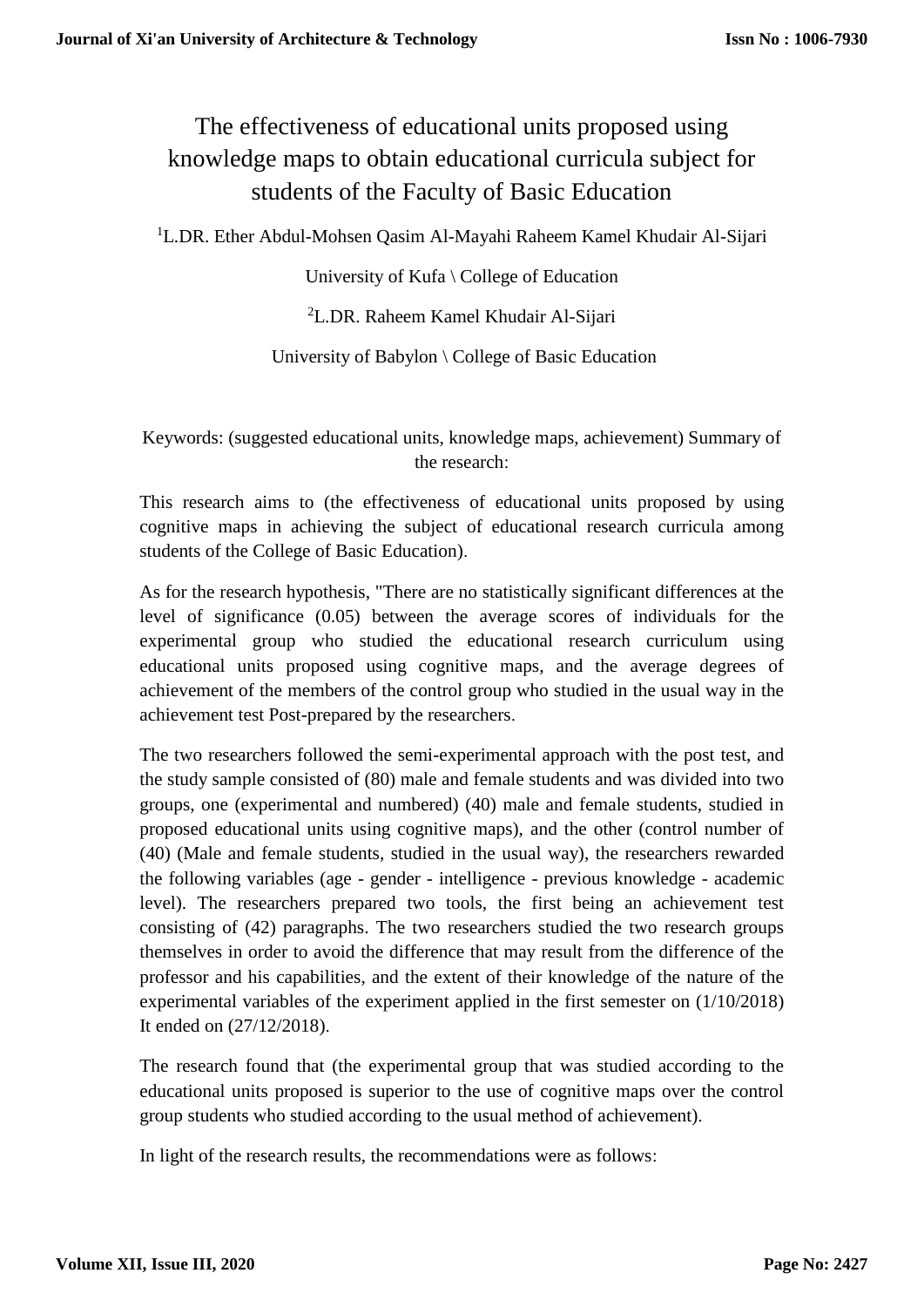1. Approving the proposed educational units by using the knowledge maps of educational research curricula subject to be taught in the College of Basic Education / Babylon University in Iraq.

2 .Providing teaching staff in the College of Basic Education / University of Babylon with a guide that explains how to apply the proposed educational units for educational research curricula using the knowledge maps correctly.

3 .Providing the teaching staff at the College of Basic Education / University of Babylon with educational methods for a knowledge mapping strategy such as (CD / PowerPoint / Knowledge Maps Guide Various forms of knowledge maps) to enable them to apply this strategy in the teaching process.

At the end of the current research, the following proposals were included:

1 -Building suggested educational units for educational research curricula using one of the types of knowledge maps (mental, mental). In the College of Basic Education / University of Babylon.

2 -Building training models using modern strategies for educational research curricula in basic education colleges.

3 -Study the effectiveness of cognitive maps in students 'achievement in educational and psychological subjects, a study similar to the current study in other subjects and stages of study.

Introduction to research

First: Problem of the Research:

Societies at the present time are no longer stable as before, as a result of the changes that have occurred thanks to technology and the social aspirations that precipitated this change. Educational institutions represent a prominent edifice in building and developing the personality of the individual through the educational systems it provides to establish an integrated learning model that represents The learner is at the center of the educational process, as education in this case is responsible for making the learner think effectively and well to deal with the growing and accelerating information day after day.

And the learner faces many problems in his scientific and practical life, and solving these problems needs a mind capable of thinking in an intelligent way to provide multiple solutions to the problems facing it. The educational research curriculum is one of the subjects that students may encounter difficulty in understanding and absorbing if it is taught in traditional methods that deprive them of active participation in the learning process. Therefore, the need for using modern teaching methods and strategies increases the effectiveness of teaching and raises the achievement level of students and this is what studies indicated (Al-Aboudi, 2013 and Al-Saadi, 2013). The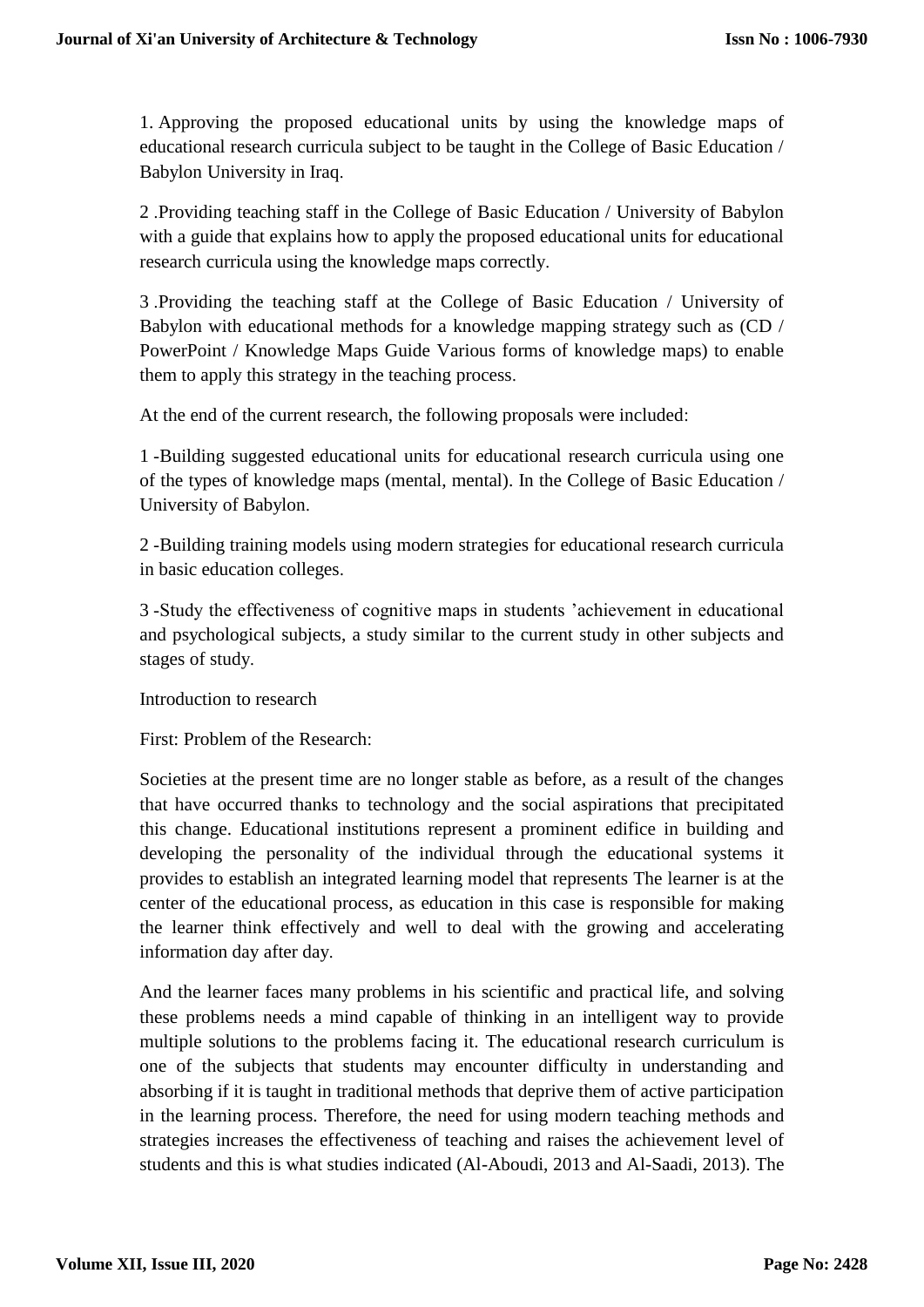results of these studies indicate the poor achievement of students in educational subjects in general and the curriculum of educational research in particular, which is one of the basic materials for the "teacher" student and a major part of his tools of success in the educational process in the future, including those related to tests, measures and the student evaluation process (Al-Saadi , 2015: 23).

Through the researchers' work as teachers for more than several years, they noticed that there is a weakness among students in academic achievement and the thinking process, and to improve the educational process, work must be used to use appropriate and new teaching methods and methods that support modern trends in the educational process that make the student the focus of the educational educational process, And raise the level of achievement.

From the above, the current research problem was formulated by answering the following question:

What is the effectiveness of educational units proposed using cognitive maps in obtaining the material of the educational research method for students of the Faculty of Basic Education?

#### Second: Importance of the Research

Mankind today faces a technological and information scientific revolution that requires confronting it requires a strong scientific base that qualifies us to cope with these rapid changes that stem from this revolution, and scientific and technological progress depends mainly on the mental ability of the learner, this progress did not come by chance but rather through interest and thinking to reach many Solutions to the problems faced by the learner and making him able to organize and monitor his mental processes (Katame, 2001: 23).

Therefore, science has become a prominent role in our contemporary life, especially in the progress and development of nations, and today we urgently need to develop our teaching reality in general, our educational system cannot stand by in front of the changes and developments that occur in the global educational systems around it. The researchers believe from the above that as a result of the tremendous amount of knowledge and rapid developments in various fields of science, it has become the primary concern of educators how to help the learner to cope with these developments.

"Education plays an important role in peoples' lives, as it is a continuous process that is not determined by a specific period of time and works to develop and modify the experiences of individuals and refine their talents and sharpen their minds, ideas and numbers in a comprehensive, integrated and balanced preparation in all mental, physical and social aspects so that they are positive individuals beneficial to themselves and their society "(Al-Hailah, 1999: 19).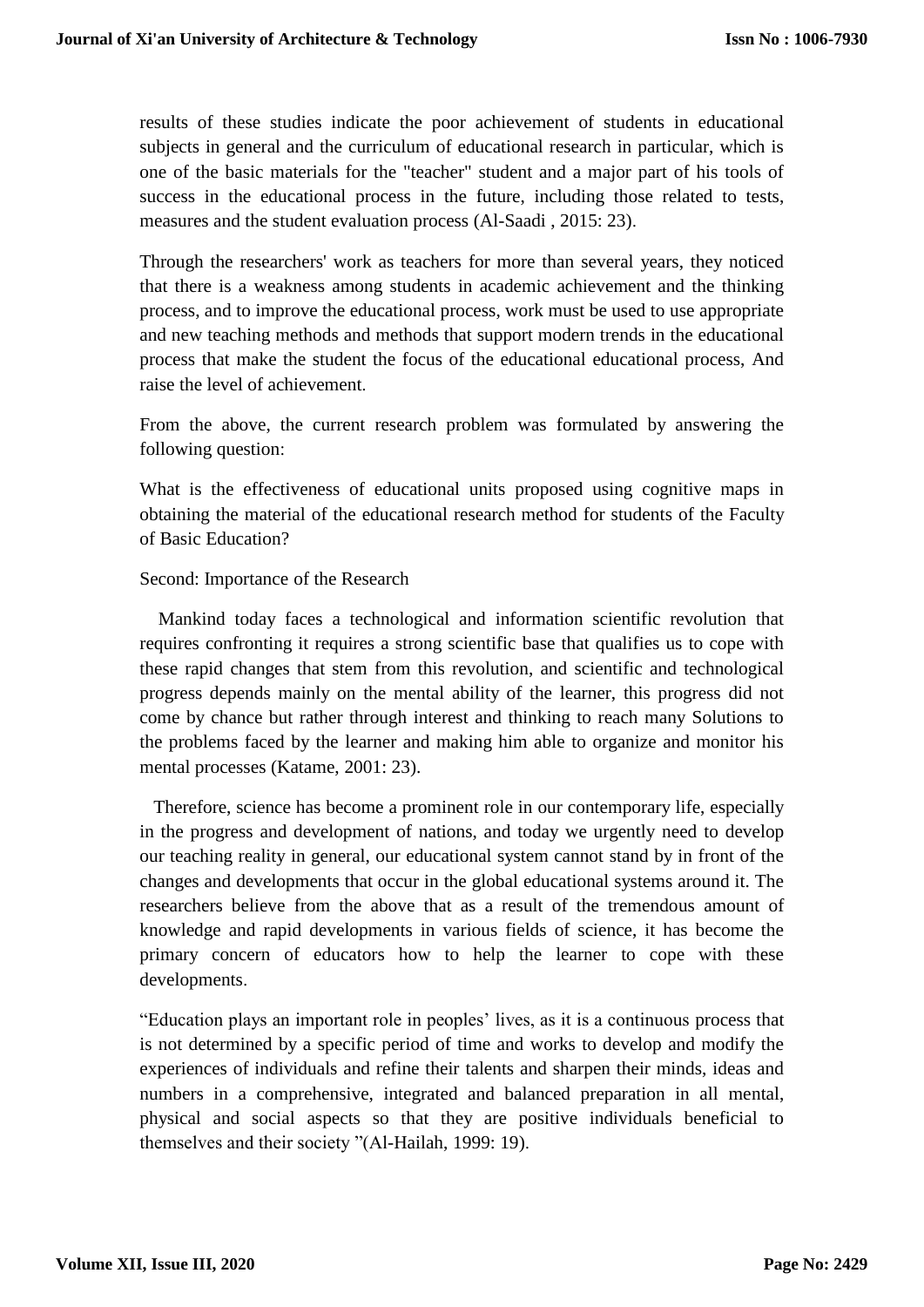The researchers believe that one of the most important goals of any educational system is to bring about integration, inclusion and coordination between the different aspects of growth for students, to reach the goals of the educational process. And that modern education seeks to confirm the role of students in the educational process, therefore, educational curricula must keep pace with scientific and technological development, social changes and the requirements of the times and the needs of the learner, and to achieve the aspirations of society and its goals, therefore it must be absorbed to these changes and requirements and achieve what is required of them through improving and developing them And its change (Al-Khayat, 2003: 2). One of the types of curricula is the curriculum of educational units, whose publicity has become the distinguishing feature of most curricula in the world due to its many advantages, including (the student's feeling that he is studying an integrated subject. 2007: 114).

"The true renaissance in society does not take place without a review of the educational curricula in terms of content and goals from time to time".

El-Essawy et al. (2012: 12)

" These curricula are capacitive to include knowledge, experience, different skills and activities and evaluation tests, and depend on self-learning by learners and the positive and learner's activity, and the evaluation process will be varied, comprehensive and continuous, as well as making the learner a focus of the educational process and make his needs and needs of society and meet them a main goal and that the curriculum takes into account the differences Individualism among learners and makes the role of the teacher organized and directed to the educational situation as well as choosing the appropriate strategy for teaching the content of the educational curriculum

(a) Al-Sijri, 20015: 24.

The researchers conclude that the curriculum is the third component of the educational process after the student and teacher, and it is the tool of education to create a conscious, thoughtful, and committed generation in the desired behaviors in society. Many countries around the world have sought to develop and change their curricula in order to keep pace with the rapid technological development, and therefore the methods of scientific and educational research It aims to help students obtain knowledge and scientific thinking skills to solve problems in their working lives, as well as developing products and materials that serve the practical field in education, and seeks to train students in organizing and assisting their ideas in a logical and proper way, Using the library and its resources, and training them for sincerity and honesty and taking responsibility for transferring information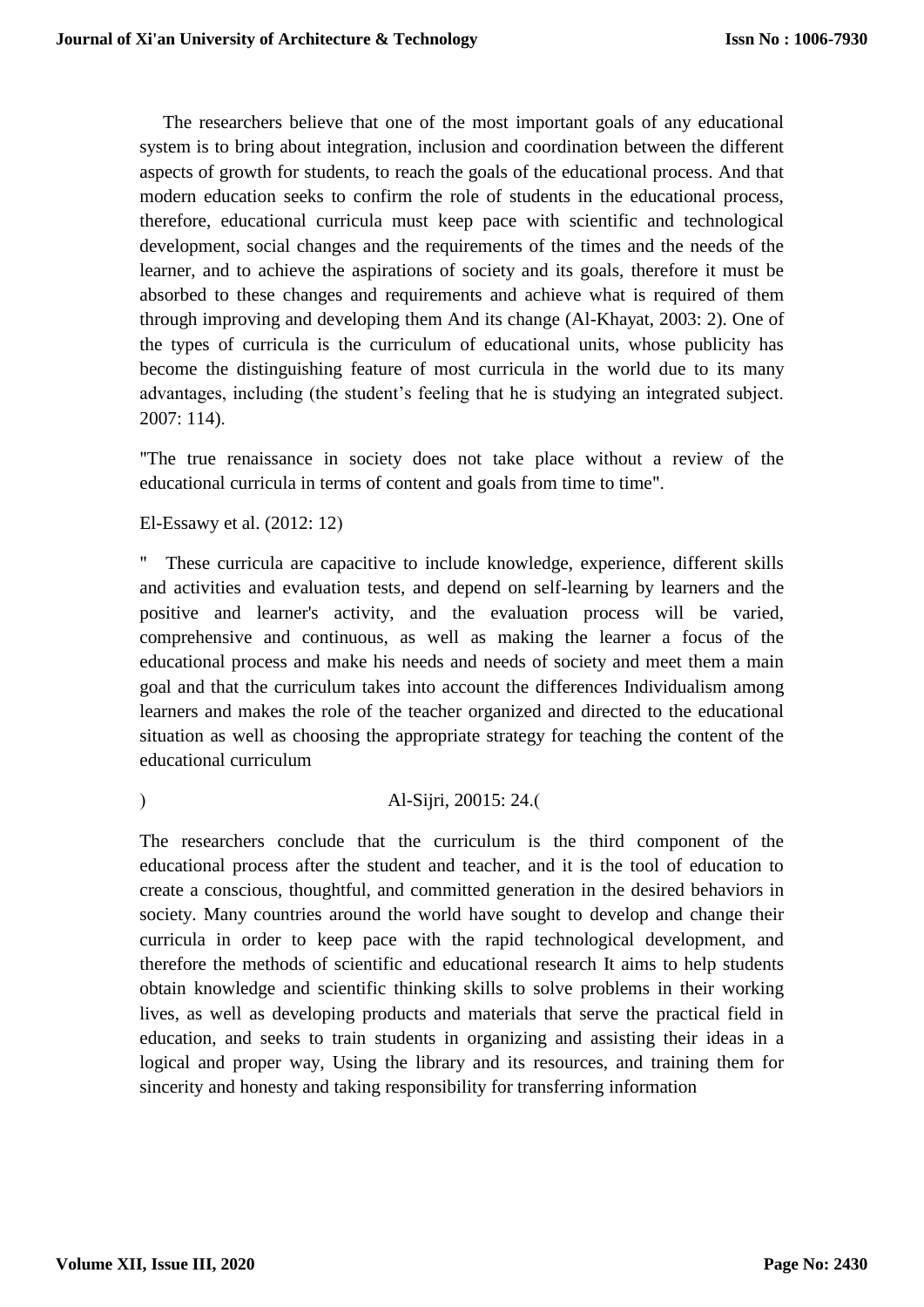# (Ghabawi and Abu Shaira, 2010: 27)

Curricula and pedagogy of educational research have evolved with the development of humanity and its civilizations and the expansion of its perceptions and discoveries, so each civilization has a feature in that curriculum 0 and scientific research centers have spread in the various specialties and universities and institutes represent the basis of scientific research and its teaching, as an important source for dealing with many problems or developing many cases that Society, its institutions, and individuals need it (Abboud, 2009: 20).

Adopting educational strategies that aim to increase achievement and develop thinking, and of course it is difficult to suggest strategies suitable for achieving all the goals and desired goals, because each has disadvantages and advantages, there is a wide range, and one of the strategies that the school can choose or use to achieve the goals is the strategy of knowledge maps if they are She possesses educational and professional competencies (Al-Hailah, 1999: 262-266).

Academic achievement is of great importance to the individual, as it is not only successful in passing successive academic stages and obtaining degrees that qualify the student to move from one class to another, but depends on important aspects as his way to choose the type of study, the profession and the social role that the individual will play. Among the modern strategies that are used At the present time to activate the human memory are maps of knowledge those maps that were defined as a tool that includes the concepts the individual educated on the topic to be learned and developed and then determine between these concepts of connections and relationships and put all of this on a sheet in the form of a map "(Abdel Bari, 2010 : 280).

Likewise, it sheds light on key words more easily and the mind finds more ease in accepting and remembering maps of multidimensional and coloring instead of written words that are boring and open the way for more discoveries and new knowledge, which encourages the continuous and infinite flow of ideas and action according to the natural desire of the human mind in Completion or inclusivity, which increases the desire and motivation to learn and clarity of the main idea in the topic, and connects the basic ideas in a continuous manner and helps to summon and review the ideas of the topics in a comprehensive and effective way (Mahmoud, 2006: 303).

The third stage in the College of Basic Education is of importance and a major role in directing the educational process and is responsible for the outputs of the learning process and provides students with the curriculum and various strategies to become a student after graduating from the College of Basic Education a successful teacher with knowledge and scientific competence in the future.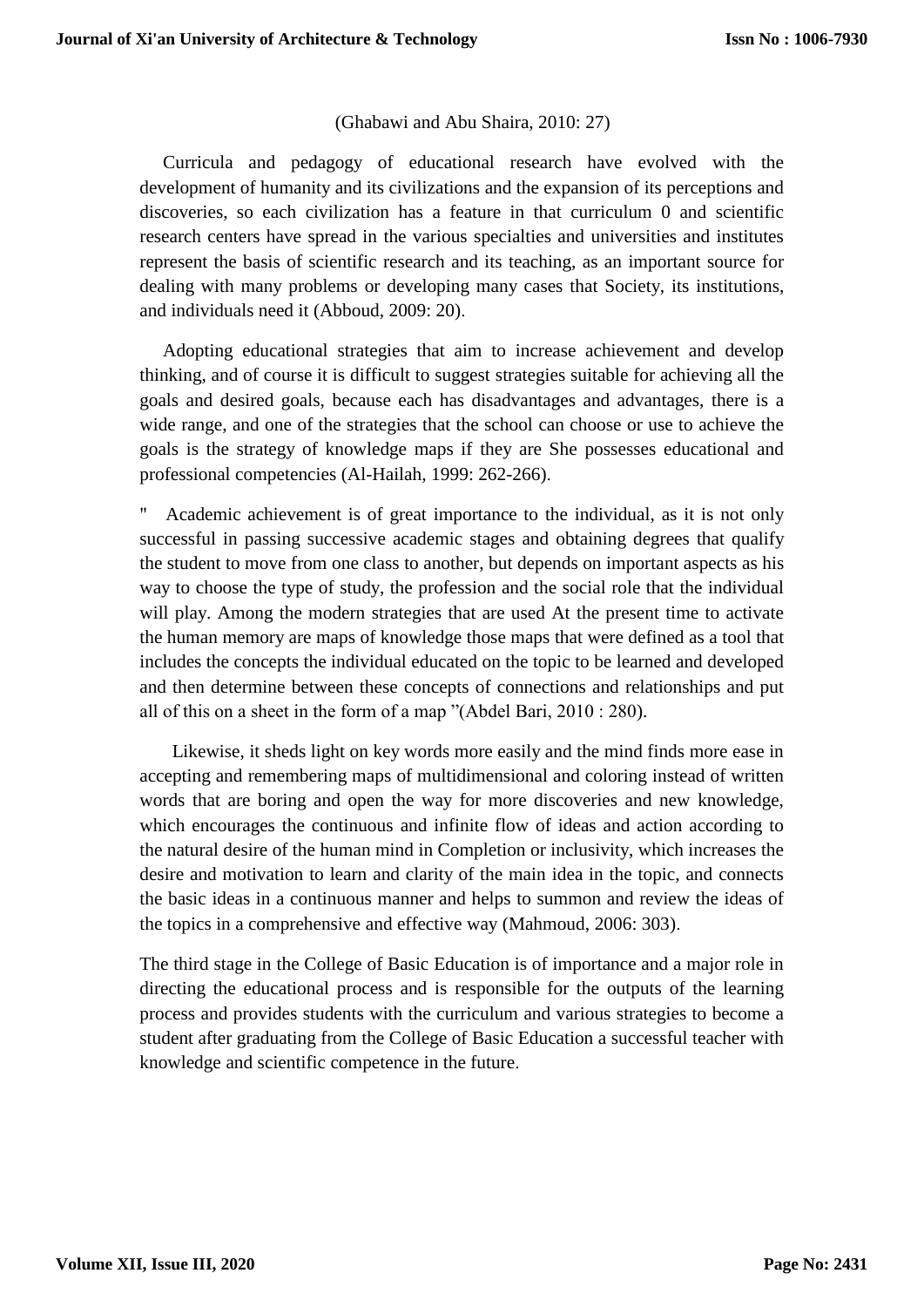# Research objective

The current research aims to "identify the effectiveness of educational units proposed by using cognitive maps in obtaining the material of the educational research approach for students of the College of Basic Education"

Research hypothesis:

To achieve the goal of the research, the following hypothesis was developed:

"There are no statistically significant differences at the level of significance (0.05) between the average scores of the members of the experimental group who studied the educational research methodology using educational units proposed using cognitive maps, and the average levels of achievement of the members of the control group who studied in the usual way in the post achievement test"

Search limits: The current search is limited to:.

1 -Knowledge limit: the subject of educational research method

2 -The Human Frontier: third year students in the English Language Department.

3- Spatial limit: College of Basic Education - University of Babylon.

4 -Time limit: The academic year 2017-2018.

Fifth: Definition of Terms

First: effectiveness - knew each of:

1 -Al-Douri (2003) as "the ability or competence in which a specific performance is described according to pre-determined criteria to achieve a specific goal or action"

League,( 2003: 14)

Procedural definition of effectiveness:

"It is the amount of change that is caused by the independent variable, represented by the learning outcomes obtained by the third year students in the English Language Department at the College of Basic Education from degrees in the achievement achievement test of the educational units prepared by the researchers".

Second: The educational unit: Known by each of:

-Al-Rawdhaya (2001), it represents "a set of classroom actions taken by the teacher to implement a specific academic subject, placing students in integrated educational situations that arouse their interests and require them to do various activities, leading to the achievement of a set of educational goals" (Al-Rawdhaya, 2001: 338).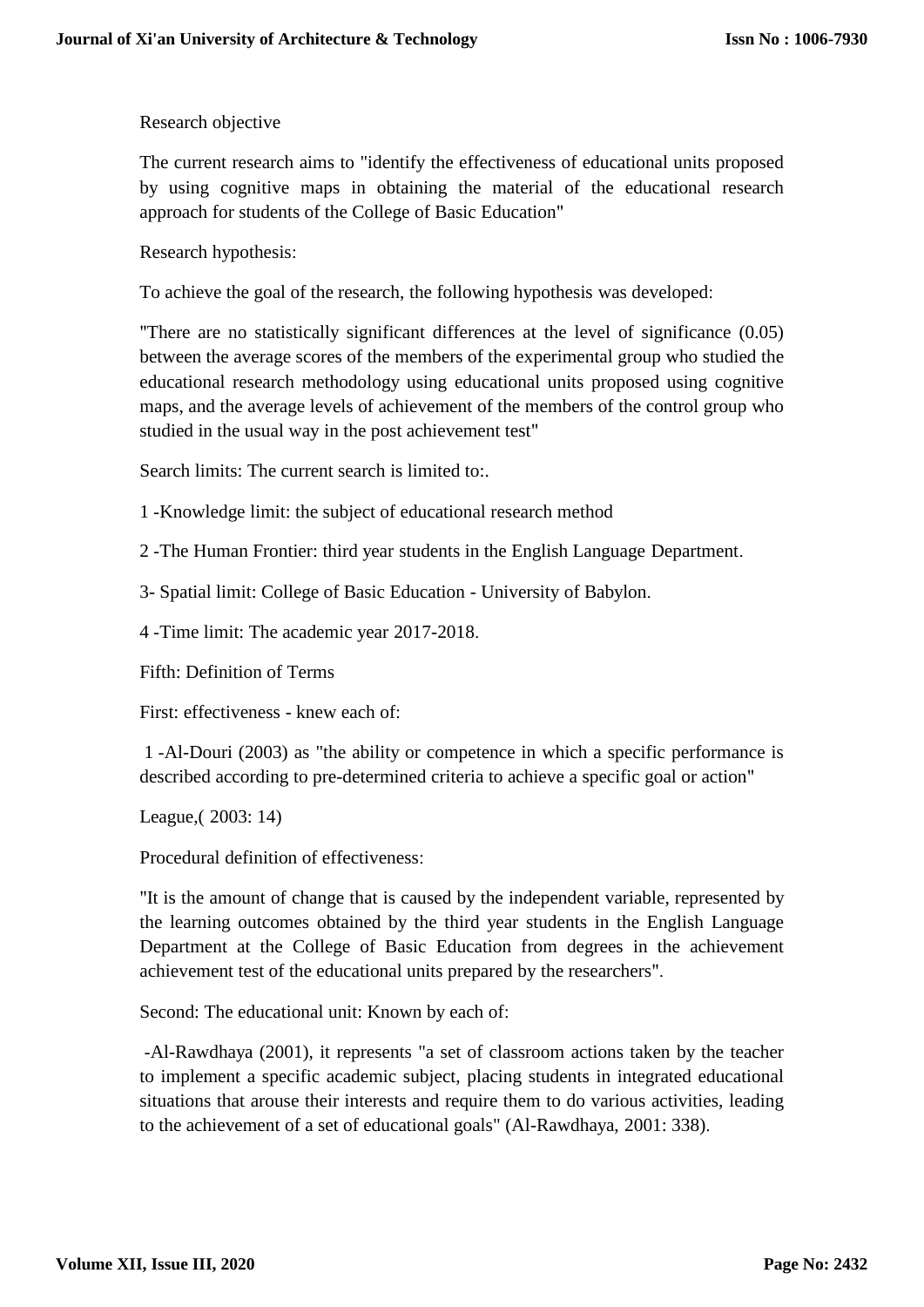Procedural definition of educational :

:units

It can be defined as (an educational subject built by the two researchers according to the units curriculum and designed in a coherent manner, including information, experiences, educational goals, activities, training and evaluation tests, and it is taught according to the strategy of knowledge maps for the third year students in the English Language Department at the College of Basic Education to achieve not the goals of the current research).

:Third: Knowledge maps: known to each of

Al-Rifai (2009) said:

"A strategy that links the information read in the books with drawings and words in the form of a map, then the idea is read in the written material and then converted to brief words mixed with shapes and colors. By looking at this paper, information can be found and extracted from them, praising the study and during exams and exams easily" (Al-Rifai, 2009: 7)

Procedural identification of knowledge maps:

"It is a teaching strategy that the researcher used to present the content of units of the educational research curriculum subject for the third year students in the Department of English - College of Basic Education for students to help them in organizing knowledge and summarizing it by inserting the main idea in the middle of a white paper and then branching from it sub-ideas using colors, images and symbols"

Fourth: Achievement: Known by each of:

Zaghloul (2003) as "the result of what the student learns after passing through the educational experience to know the success of the strategy set by the teacher to achieve his goals and the knowledge that the student reaches" (Zaghloul and Mahamid, 2003: 87)

Procedural definition of achievement:

It is the amount of what the third year students in the English Language Department obtain from the postgraduate achievement test prepared by the researchers for the units of the educational research curriculum using knowledge maps.

Fifth: Article of the educational research method:

The researchers knew it (one of the curricula taught to students in the third grades in the departments of basic education colleges in the universities of Iraq and for one semester according to the vocabulary of the public sector body).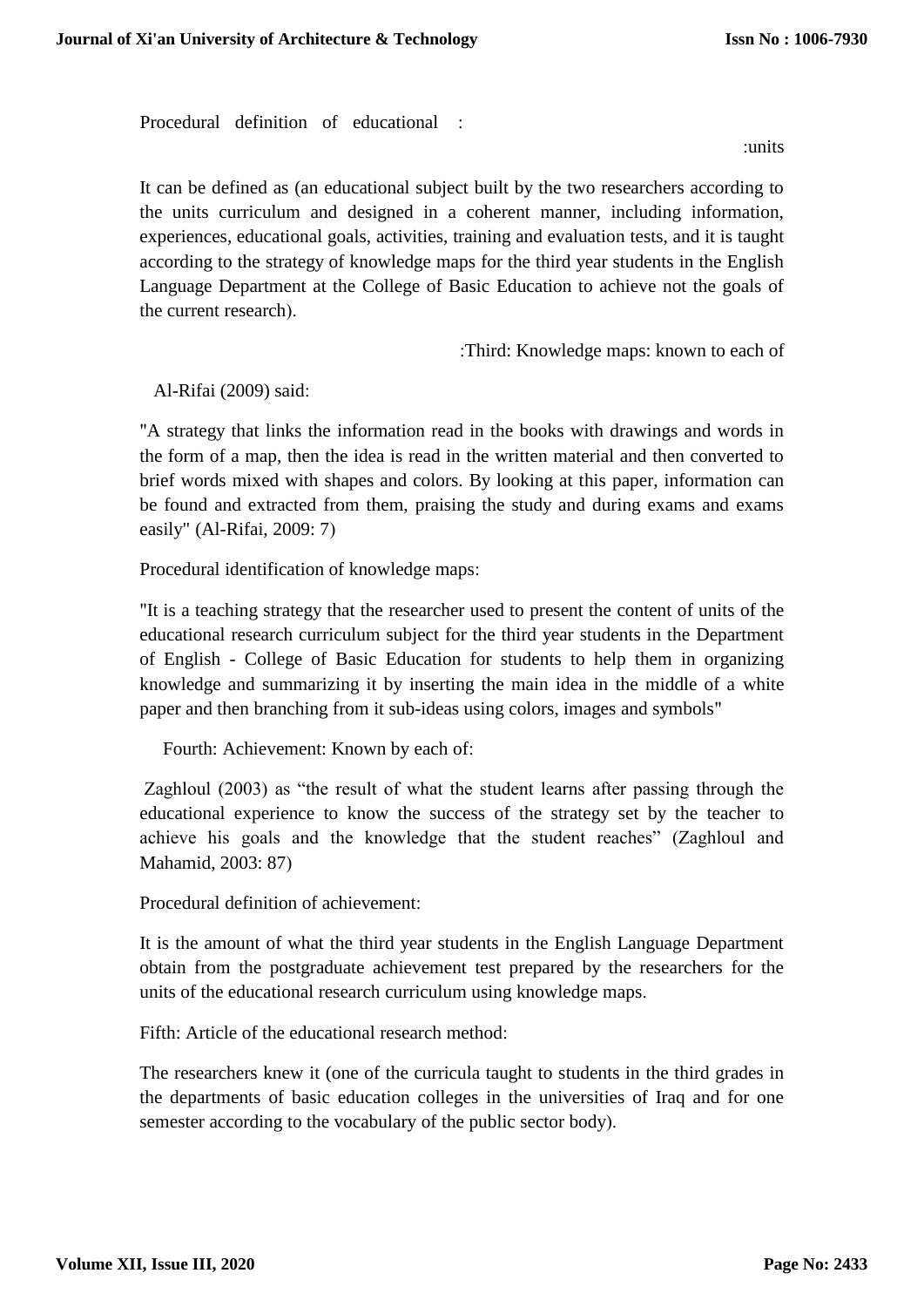Theoretical framework

The concept of educational units:

"It is a teaching system that takes several weeks to learn and consists of a number of consecutive lessons that fall under a major topic or general concept that brings them together. Often the unit is in the name of this topic or that concept".

Olive, 2001: (776)

The foundations of the educational units

1 .Knowledge integration:

It achieves what the separate curriculum curriculum failed to achieve, which is the horizontal link that shows the experiences that are presented to the learner at any educational stage, which gives students the ability to solve their problems (Al-Makkawi, 2006: 23.(

2 .Find the relationship between life inside and outside the school

The curriculum in its comprehensive concept means "the sum of the experiences that are presented to the learner inside and outside the school in order to achieve comprehensive and integrated growth." Therefore, the experiences that are presented to the learner are not exclusive to the school alone because the school is a social institution, and the curriculum takes into account the relationship between life inside and outside the school.

Camel, 2000: (163-164)

3 .Attention to patterns of activity

The activity here refers to students intellectually, socially and practically, that activity that is not limited to the semester but extends to the environment in which students live and the activity carried out by students is a diversified activity and therefore each student finds a color of the appropriate activity for him, which means taking into account between students Of individual differences.

#### Al-Wakeel, 2001: (269(

4 .The evaluation takes place in the light of sound scientific foundations

The evaluation accompanies the study, that is, it is an ongoing process. If the units seek to achieve the principle of inclusion in the experience, the evaluation will be a comprehensive process for these aspects. And to achieve the principle of inclusion of expertise and experience, each integrated and emphasizes the modular approach to those aspects and takes into account as much as possible.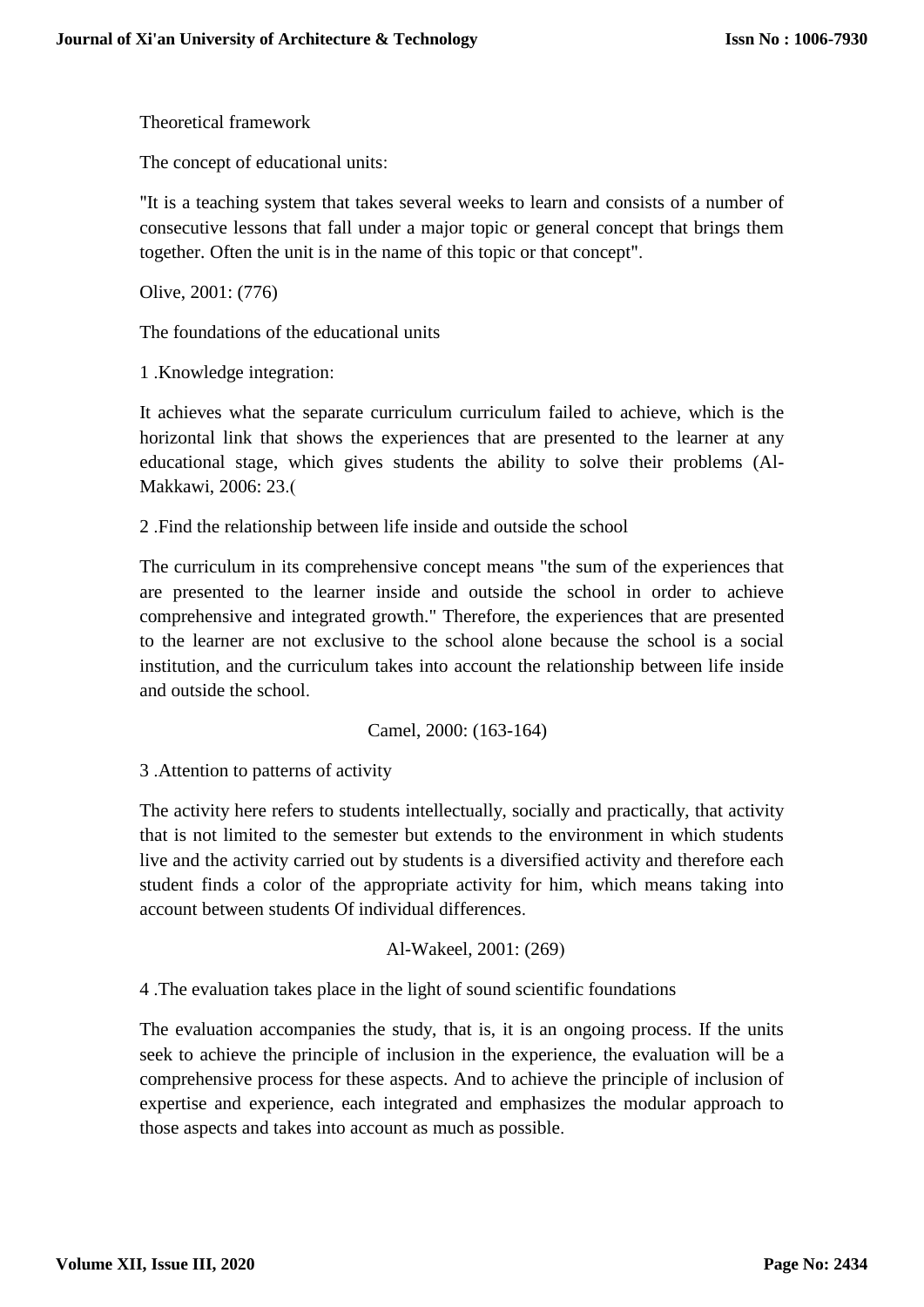## Muhammad, 1990: (202)

5 .Removing barriers between subjects

The achievement of the principle of unit knowledge is the unit of study, whether focused on one of the topics or a problem of problems, the information that students reach through their studies of this unit does not include barriers or breaks, This leads to a unit of knowledge, "planning, implementation, data and information collection and analysis, discussions, use of various means, making visits, holding seminars, writing reports, and issuing decisions and judgments." And that these activities take place under the supervision and guidance of the teacher, and that the activities carried out by students are continuous and varied, which leads to their playing a positive role in the learning process.

6 .The primary role of the teacher is to guide and guide students

The teacher in this type of educational unit directs and trains students to perform operations that have major educational significance such as "planning, teamwork, discussion of results". The unit also requires the teacher to intervene in a timely manner to correct some information, to clarify some ideas, or to modify the plan.

7 .The learning unit links research to student life

The link of the learning unit to the students 'life leads to strengthening the school's relationship with the environment and society after this link was almost non-existent in light of the curricula of the academic subjects. Students understand the phenomena surrounding them and the problems that exist in the environment, and in this way the learning units have contributed to linking the school to the environment and society (Al-Wakeel, 2001: 270.)

The characteristics of the educational unit:

The educational unit has various characteristics that help to understand its nature and realize its goals. These characteristics are:

1- Pre-planning the unit

Pre-preparation of the unit is essential for the unit because the things that are represented in the unit are difficult for the teacher to accomplish with his students during the actual work or implementation of the unit and it is not necessarily that the teacher adheres to it literally but he has to change and replace and add new experiences and activities and planning and pre-preparation for the unit.

2- The unit has a theme or theme

The educational unit has a main axis. This axis may be a subject, subject, problem, project, and activity undertaken by students. The study of this axis will be from different subjects without there being a separation between them. In order for the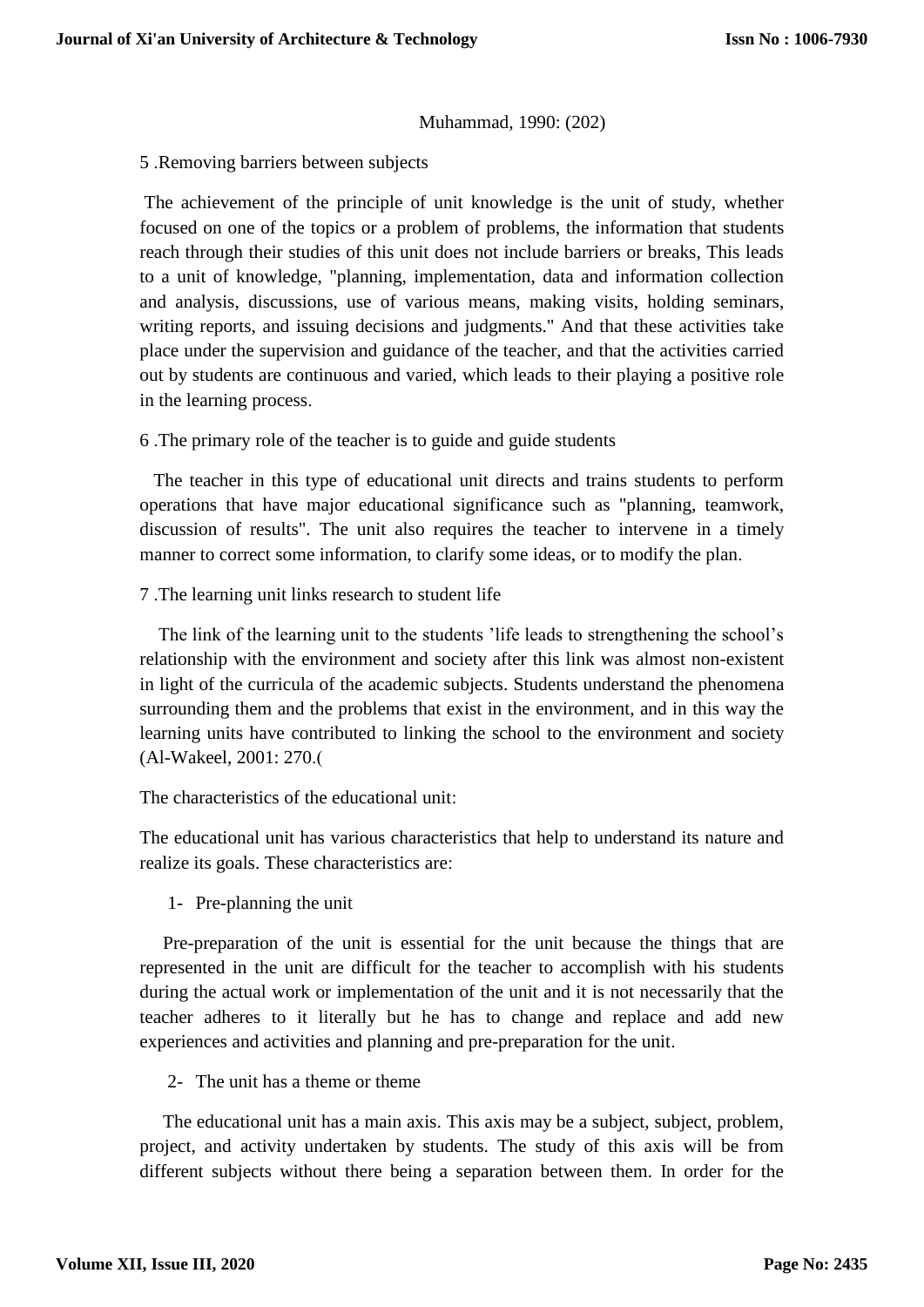positive motivation for the learner to be available, the subject must relate to students' inclinations, needs and problems.

3- The joint cooperation between the teacher and students in planning and implementing the unit

The use of the educational unit aims to develop the group's drawing among students because the educational units are planned on the basis of joint cooperation between the teacher and students by defining the goals of the unit and the various educational activities and the distribution of work between them as well as in the evaluation process and during the implementation and teaching of the unit and discussions between the teacher and students and among the students together with Some collective actions all of this spread the spirit of cooperation among all of them and make them a positive role

Hamida et al., 1998:( 90)

4 -Connecting the study to life

The educational units work to strengthen the link between the student and life. For example, when studying the water unit, students will feel the need to go out to the environment to collect observations, data and appropriate facts with the subject of the unit, so they will have multiple functional and scientific experiences (Abu Hawij, 2000: 166.)

Types of educational units

First - Units based on the subject

Units based on the subject matter: In this type of educational units, the course material is functional as it is represented in teaching methods and educational activities and may be prepared by the teacher himself or a group of teachers.

Al-Shafi'i and others, 2003: (304)

Second - educational units based on experience

This type of unit is characterized by the activity of students in it related to one of their main needs and revolves around it, and accordingly, the students accept to study the unit and perform what the types of activity require, realizing the fulfillment of this activity to their needs (Abu Hawij, 2000: 168.)

Three - Activity Unit

This type of unit is based on the activity of students, just as this type of unit competes with other types of teaching academic subjects such as arts, language, environmental work, social sciences, etc. It is interested in the subject and its information such as the unit of the subject, but the interest and focus revolves around the activities of students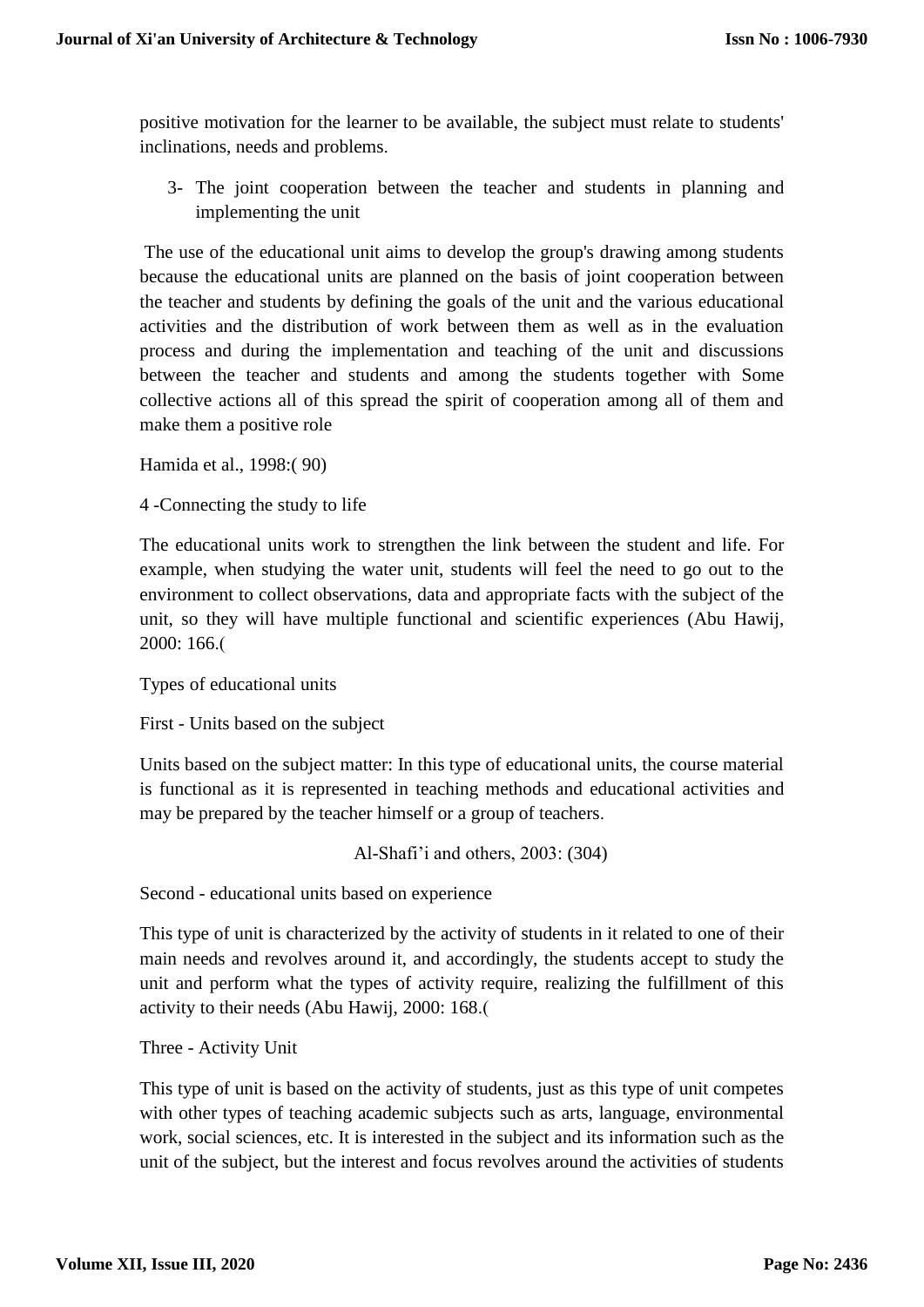that they perform themselves orally Clerical or practical such as projects, reports, discussions, representation, visits and others. Either these activities are collective and individual, and the unit of activity falls between the unit of the subject and the unit of experience as it relates to the inclinations and needs of students.

The elements of the educational unit

Educators differ in determining the contents and organization of the educational unit, however

There are a group of elements that many educators agree on, and they are as follows:

- 1- Address of the unit.
- 2 Introduction.
- 3 -Behavioral goals.
- 4 General introductory activities (preliminary.)
- 5 Questions to arouse students' thinking.
- 6 -The basic information of the unit.
- 7- Educational activities.
- 8 educational objects and materials.
- 9- References.
- 10- New words and phrases.
- 11 -Closing activities.
- 12- Calendar.
- Al-Tashan, 1998: (356)

# Steps to prepare the educational unit

The educational unit is prepared based on a number of steps, as follows:

- -1Diagnosing and identifying students' inclinations and needs.
- 2Determine the goals of the educational unit.
- 3Choosing educational experiences that are in line with the objectives set.
- 4Organizing educational experiences.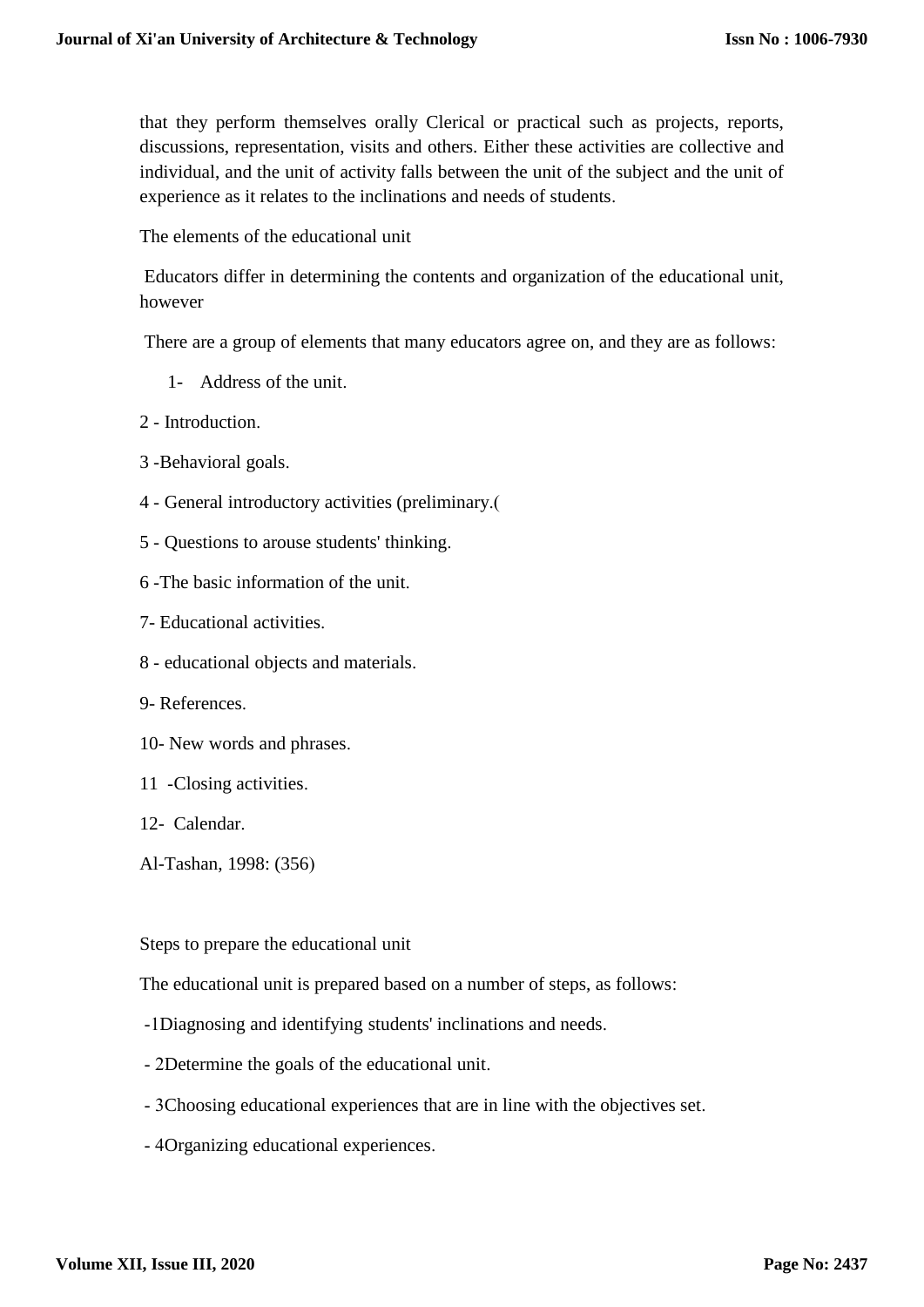- 5Determine the educational methods that contribute to achieving the set goals.
- 6Develop a framework for teaching methods.
- 7Determine the evaluation methods.
- -8Review and adjust the educational unit plan.

Abu Hwaij, 29: (2000)

There is another opinion about preparing the educational units according to the following steps:

- 1 -Divide the curriculum into large units.
- 2 -Determine the title of each unit according to its axis.
- 3 Evaluating the previous and subsequent units.

4 -Determining the students' experiences that they possess and affect their level of knowledge and their awareness of the problem.

- 5 -Carry out appropriate activities.
- 6 Identify facts and information.

Faraj, 2005:( 140)

Research methodology and procedures

First: - experimental design:

The researchers used the experimental approach with partial control, (designing the equivalent groups of pre and post measurement in the level of happiness and open thinking effective and a dimensional test for achievement in the educational research methodology) where the experimental group is studied using a procedural educational model based on the guidelines of knowledge economy, and the control is taught in the traditional way as In the form of No. (1) as follows:

| Dependent<br>variable    | Independent variable                                                                                  | equivalent                           | the group    |
|--------------------------|-------------------------------------------------------------------------------------------------------|--------------------------------------|--------------|
| Post-test<br>achievement | The proposed<br>educational units for<br>the curriculum of<br>educational research<br>using knowledge | A-Time span<br>$B -$<br>intelligence | Experimental |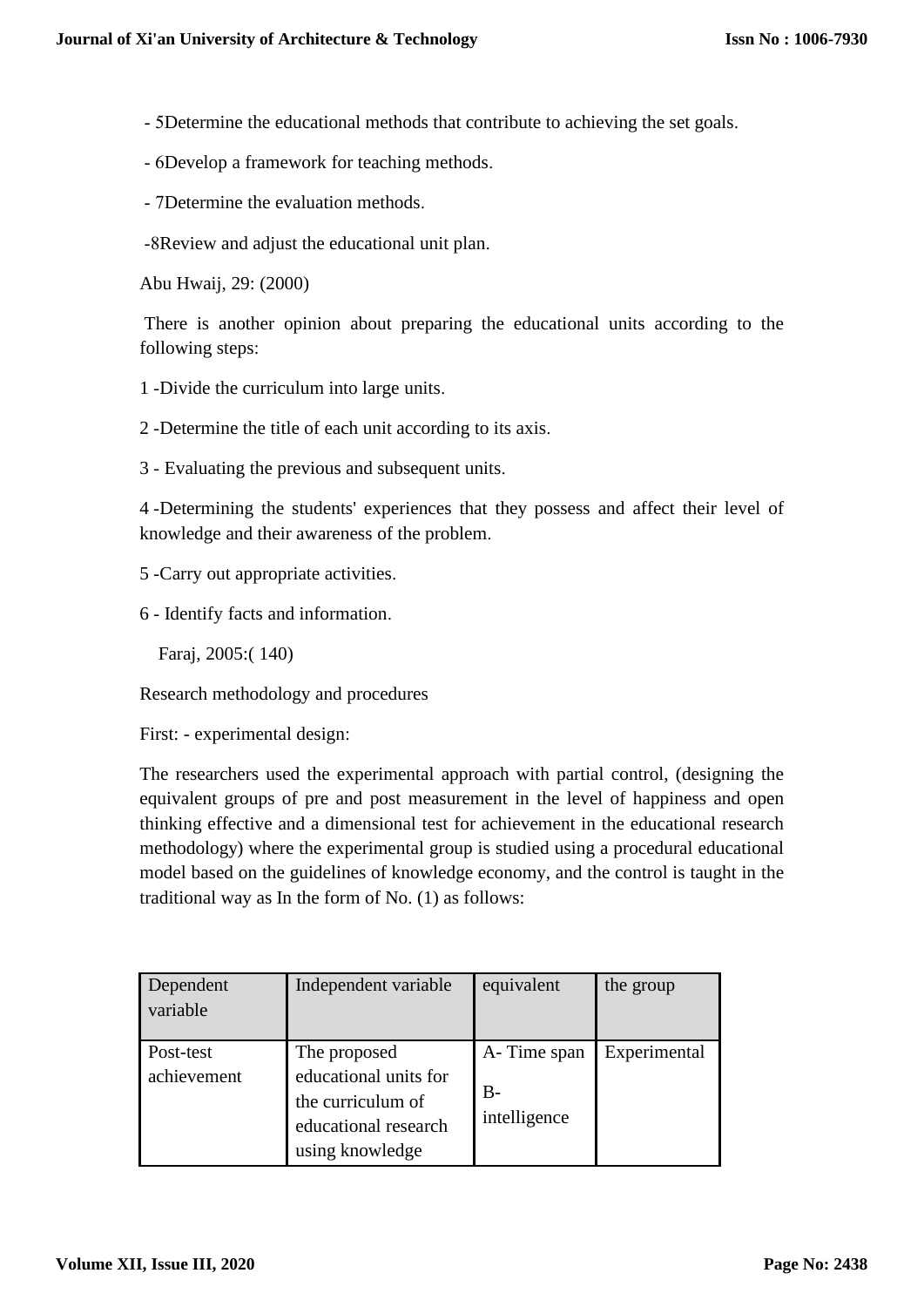| maps            | C-Previous          |         |
|-----------------|---------------------|---------|
|                 | knowledge.          |         |
| traditional way | d-Academic<br>level | Control |

Figure (1) experimental design for research variables

Second - The research community and its sample: Since the current research is limited to teaching the curriculum of the educational research curriculum for students of the College of Basic Education, the research community included basic education colleges who are studying the curriculum of the educational research curriculum for the academic year ((2017-2018)) where the size of the society in the records of official colleges ( 971) Male and female students.

The research sample:

Students of the third stage in the English Language Department at the University of Babylon were chosen as a sample for the current research and intentionally by the researcher as a teacher in the department, and the current research sample reached (80) students and after excluding the students who failed, the research students were divided into two groups and identified to be as follows, Division (B) represents the experimental group that is taught according to an educational model based on the directives of knowledge economics, while Division (A) represented the control group, which is taught in the usual way, and Table No. (1) shows the distribution of the sample of the research students.

|  | Table No. (1) Distribution of research sample students |  |  |
|--|--------------------------------------------------------|--|--|
|  |                                                        |  |  |

| Number of<br>students after<br>exclusion | The<br>people | Groups                |
|------------------------------------------|---------------|-----------------------|
| 40                                       | В             | Experimental<br>group |
| 40                                       | a             | Control group         |
|                                          | $A + B$       | total summation       |

Third: - Equivalence of the two research groups: in order to ensure the internal integrity of the current research, the researcher intends to reward the research groups in some of the variables that may affect the results of the current experiment, namely: ((time age, intelligence, previous knowledge in the educational research methodology material, scale Happiness and effective open tribal thinking scale) The researcher obtained the ages of students of the two study groups (control and experimental) through the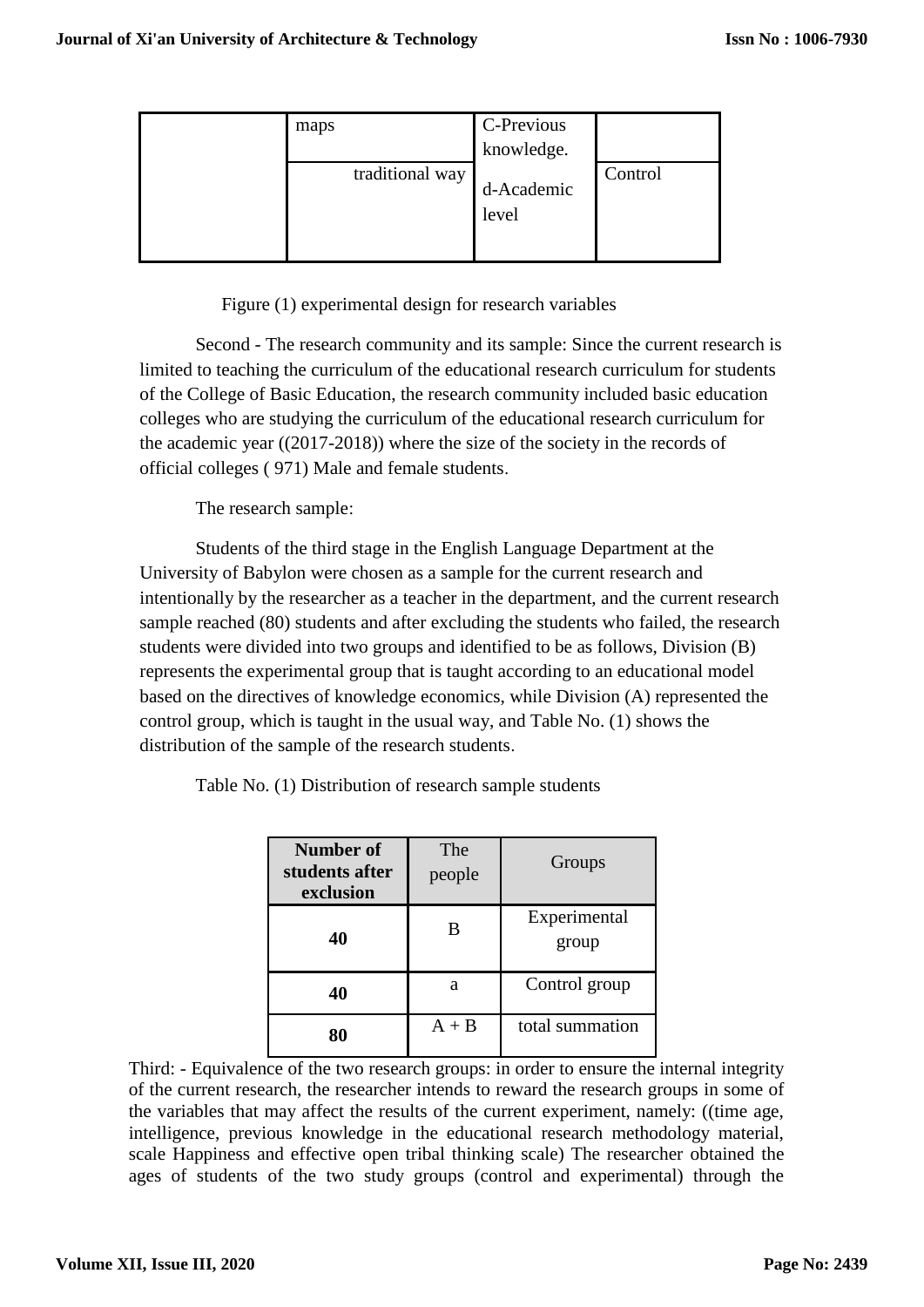registration department in the college, and the ages of the two groups ranged between (20-21) years, and this means that the two research groups are equal in time age, and to verify From the equivalence of research students in the IQ variable, a sister was adopted Bar (Otis-Lennon) and codified on Iraqi university students by (Al-Badrani, 2007), and to reward the experimental and control samples in the previous knowledge variable, the researcher prepared a test consisting of (20) multiple choice paragraphs in the educational research curriculum subject, and it was presented On a group of arbitrators to extract its validity and then found for the test its stability was applied to the members of the two research groups, and last year's rates at the academic level, and Table No. (2) shows the equivalence of the experimental and control research groups**.**

|  | Significant level of differences | <b>Tabular value</b> | <b>T</b> value | Control group | <b>Experimental group</b> | Treated                          | variable           |
|--|----------------------------------|----------------------|----------------|---------------|---------------------------|----------------------------------|--------------------|
|  |                                  |                      | 1.292          | 271.68        | 265.65                    | <b>SMA</b>                       | Age                |
|  |                                  |                      |                | 25.43         | 14.91                     | standard deviation               |                    |
|  | The difference is D at 0.05      |                      |                | 40.61         | 07.63                     | <b>SMA</b>                       | Intelligence       |
|  |                                  | $\overline{2}$       | 90.0           | 64.7          | 84.8                      | standard deviation<br><b>SMA</b> |                    |
|  |                                  |                      | 1.15           | 11.85         | 11.35                     |                                  | Previous knowledge |
|  |                                  |                      |                | 1.889         | 1.994                     | standard deviation               |                    |
|  |                                  |                      |                | 75:51         | 37.50                     | <b>SMA</b>                       | Academic level     |
|  |                                  |                      | 63.0           | 60.9          | 71.9                      | standard deviation               |                    |

Table (2) Remuneration of the experimental and control groups in the exotic variables that may affect the results of the experiment

From Table No. (2), the equivalence of the experimental and control research groups is evident in the exotic variables that may affect the results of the experiment. The results showed that the calculated value (t) is less than the value of the tabular (t), meaning that the two groups are equal.

External safety:

To achieve external safety for experimental design through the following procedures:

-1The researcher teaches the two research groups (experimental and control) himself during the experiment period.

-2The duration of the trial is uniform and equal for the two research groups (experimental and control).

-3Standardized measurement tools were used for the two research groups to measure achievement.

Fourth: Research requirements:

a. Determining the scientific subject: The researchers determined the scientific subject to be studied according to the vocabulary of the specific subject from the sectoral body, the second semester, and the scientific subject included as in Table No. (3):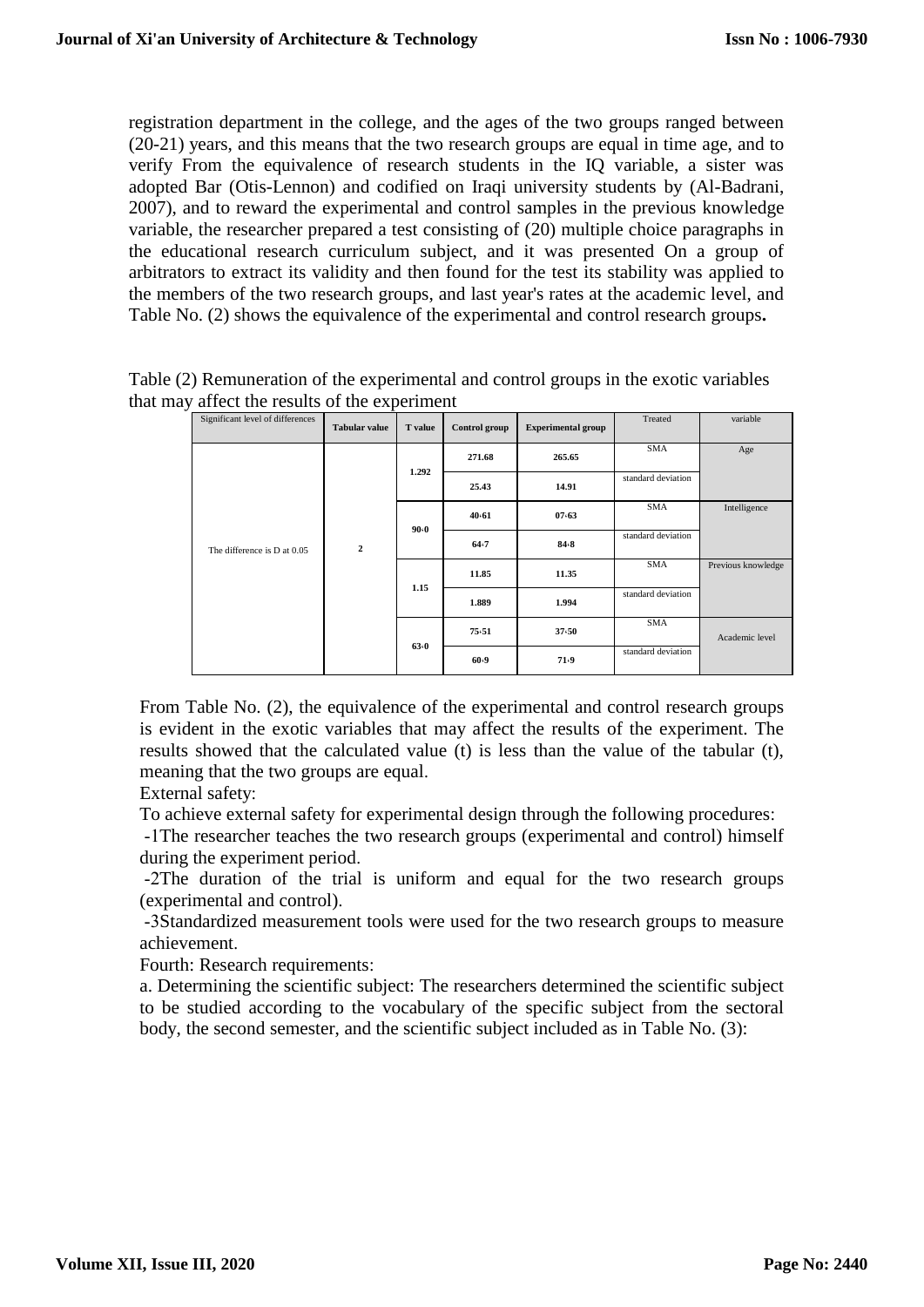| <b>Introduction to Research Methods:</b><br>Chapter one<br>Significance, Scientific Theory, Types of<br>Research.<br>Scientific approaches to the scientific<br>Chapter II<br>method, assumptions, goals.<br>The problem in research, sucking, the<br>Chapter III<br>research problem, importance, purpose,<br>assumptions, terms, and procedures.<br>Basis of use of references, library<br>the fourth<br>chapter<br>Chapter V<br>Historical research method, importance,<br>testing, material collection, sources,<br>criticism.<br>Descriptive research methodology: steps,<br>Chapter six<br>types, studies.<br>Experimental research methodology: its<br>seventh<br>nature, settings, goals and types.<br>chapter<br>A note, interview, referendum<br>Chapter eight<br>A sample, its selection, types, and size<br>Chapter nine<br>The principles of statistics in educational<br>Chapter ten<br>research | I opic | the classition |
|----------------------------------------------------------------------------------------------------------------------------------------------------------------------------------------------------------------------------------------------------------------------------------------------------------------------------------------------------------------------------------------------------------------------------------------------------------------------------------------------------------------------------------------------------------------------------------------------------------------------------------------------------------------------------------------------------------------------------------------------------------------------------------------------------------------------------------------------------------------------------------------------------------------|--------|----------------|
|                                                                                                                                                                                                                                                                                                                                                                                                                                                                                                                                                                                                                                                                                                                                                                                                                                                                                                                |        |                |
|                                                                                                                                                                                                                                                                                                                                                                                                                                                                                                                                                                                                                                                                                                                                                                                                                                                                                                                |        |                |
|                                                                                                                                                                                                                                                                                                                                                                                                                                                                                                                                                                                                                                                                                                                                                                                                                                                                                                                |        |                |
|                                                                                                                                                                                                                                                                                                                                                                                                                                                                                                                                                                                                                                                                                                                                                                                                                                                                                                                |        |                |
|                                                                                                                                                                                                                                                                                                                                                                                                                                                                                                                                                                                                                                                                                                                                                                                                                                                                                                                |        |                |
|                                                                                                                                                                                                                                                                                                                                                                                                                                                                                                                                                                                                                                                                                                                                                                                                                                                                                                                |        |                |
|                                                                                                                                                                                                                                                                                                                                                                                                                                                                                                                                                                                                                                                                                                                                                                                                                                                                                                                |        |                |
|                                                                                                                                                                                                                                                                                                                                                                                                                                                                                                                                                                                                                                                                                                                                                                                                                                                                                                                |        |                |
|                                                                                                                                                                                                                                                                                                                                                                                                                                                                                                                                                                                                                                                                                                                                                                                                                                                                                                                |        |                |
|                                                                                                                                                                                                                                                                                                                                                                                                                                                                                                                                                                                                                                                                                                                                                                                                                                                                                                                |        |                |

Topic the classroom

Table No. (3) vocabulary of the article according to the sectoral body

The researchers adopted the methodological book (Research Methods in Education and Psychology) (Haider Hatem Al-Ajrash 2014) as the curriculum that included most of these vocabulary as well as some auxiliary approaches.

1 .Goal setting and formulating them behaviorally:

The researchers formulated behavioral goals in light of the general objectives of the subject and the content of the vocabulary to be taught during the trial period, and the number of goals reached 180 goals in their initial form distributed at the six levels of Bloom's taxonomy (remember, understand, apply, analyze, synthesize, evaluate, and presented the goals to a group of experts In the field of teaching, measurement, and evaluation methods, whose number is (12) experts, to verify their coverage of the scientific subject and the validity of the goal levels within the six levels of Bloom's application, and the target is valid if it obtains the approval of (80%) of the experts, and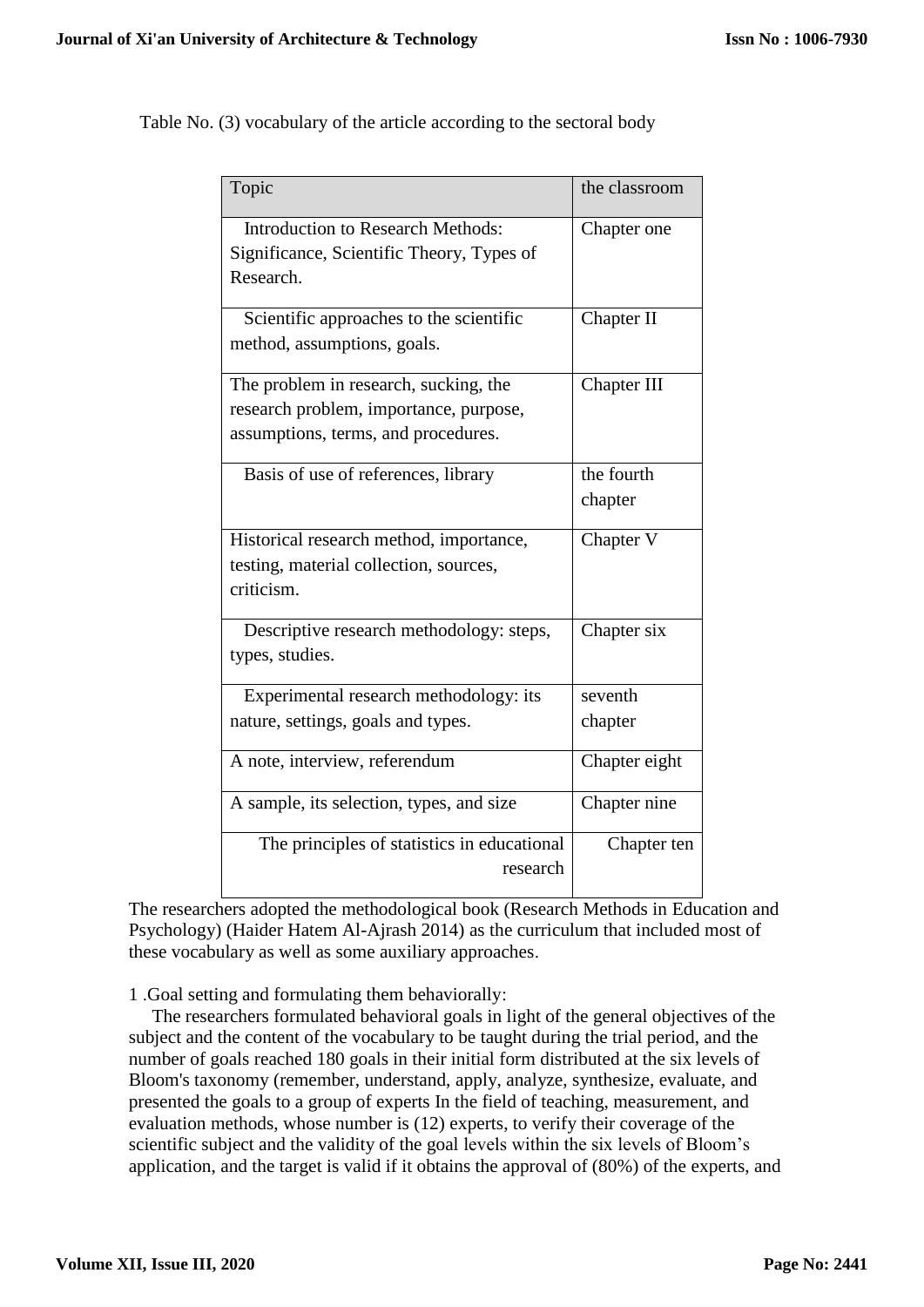after the researcher has taken the amendments proposed by the experts The total number became (180) goals Behaviorally to the approval of experts on all targets.

## 2 .Prepare study plans

The researchers prepared daily teaching plans for the subjects of the proposed educational units for the curriculum of the educational research curriculum, which are taught for the experimental group and reached (25) plans, and also prepared daily plans for the book curricula of research in education and psychology, which are taught to the control group and reached (25) plans

3 .Preparing the achievement test specifications table (test map)

The researchers identified the relative importance of the topics in the light of the number of behavioral goals assigned to each topic, then the researcher identified the number of achievement test items with (60) paragraphs, the paragraphs of each topic were identified in light of its importance and Table No. (4) illustrates this.

Table No. (4) table of specifications for the achievement test of the educational research methodology

| imber of<br>uestions<br>e college | Calendar 9% | Installation 11%         | analysis %12             | <b>Application 15%</b> | Understand<br>20% | Knowledge of<br>33% | Relative<br>importance | <b>Domains</b><br>Content |
|-----------------------------------|-------------|--------------------------|--------------------------|------------------------|-------------------|---------------------|------------------------|---------------------------|
| 8                                 |             |                          |                          |                        | $\mathbf{2}$      | $\overline{2}$      | 13%                    |                           |
| 3                                 | $\sim$      | $\overline{\phantom{a}}$ | $\overline{\phantom{a}}$ |                        |                   |                     | $5\%$                  |                           |
| 4                                 | $\sim$      | $\sim$                   |                          |                        |                   |                     | 6%                     | э                         |
| 3                                 |             | $\overline{\phantom{a}}$ | ۰                        |                        |                   |                     | 5%                     |                           |
| 5                                 | $\sim$      |                          |                          |                        |                   |                     | 9%                     | ,                         |
| 5                                 | $\sim$      |                          |                          |                        |                   |                     | 9%                     | n.                        |
| $\mathbf{r}$                      |             |                          |                          |                        |                   |                     | 10%                    |                           |
| n                                 |             |                          |                          |                        |                   |                     | 10%                    | x                         |
| 5.                                |             |                          |                          |                        |                   |                     | 8%                     | 9                         |
| 15                                |             |                          | 2                        | 2                      | 3                 | 5                   | 25%                    | 10                        |
| 60                                | 4           | 8                        | 9                        | 11                     | 13                | 15                  | 100%                   | المجموع                   |

**1** .Formulation of achievement test clauses

The researcher has chosen two types of achievement tests, one of thematic of the multiple choice type, and it consists of (48) paragraphs and the other of my pans with short answers. It consists of (12) items to measure the levels of composition and evaluation, so that the total number of total test items is (60) test items distributed to the content of the article The six levels of behavioral goals are according to their relative importance in the test map**.**

2 **.**The validity of the achievement test paragraphs**- :**

After the experts were briefed on the paragraphs, all experts agreed to the validity of the paragraphs in measuring what was set for the sake of measuring it, and by more than (80%**.)**

Thus, the test, in its initial form, consisted of (60) paragraphs, and Appendix No. (5) clarifies this**.**

D. Instructions for answering the test items

The researcher formulated the instructions for answering them, and the instructions included how to answer the test items and not leave any paragraph without an answer, and the researcher set an example that shows how to answer each question**.**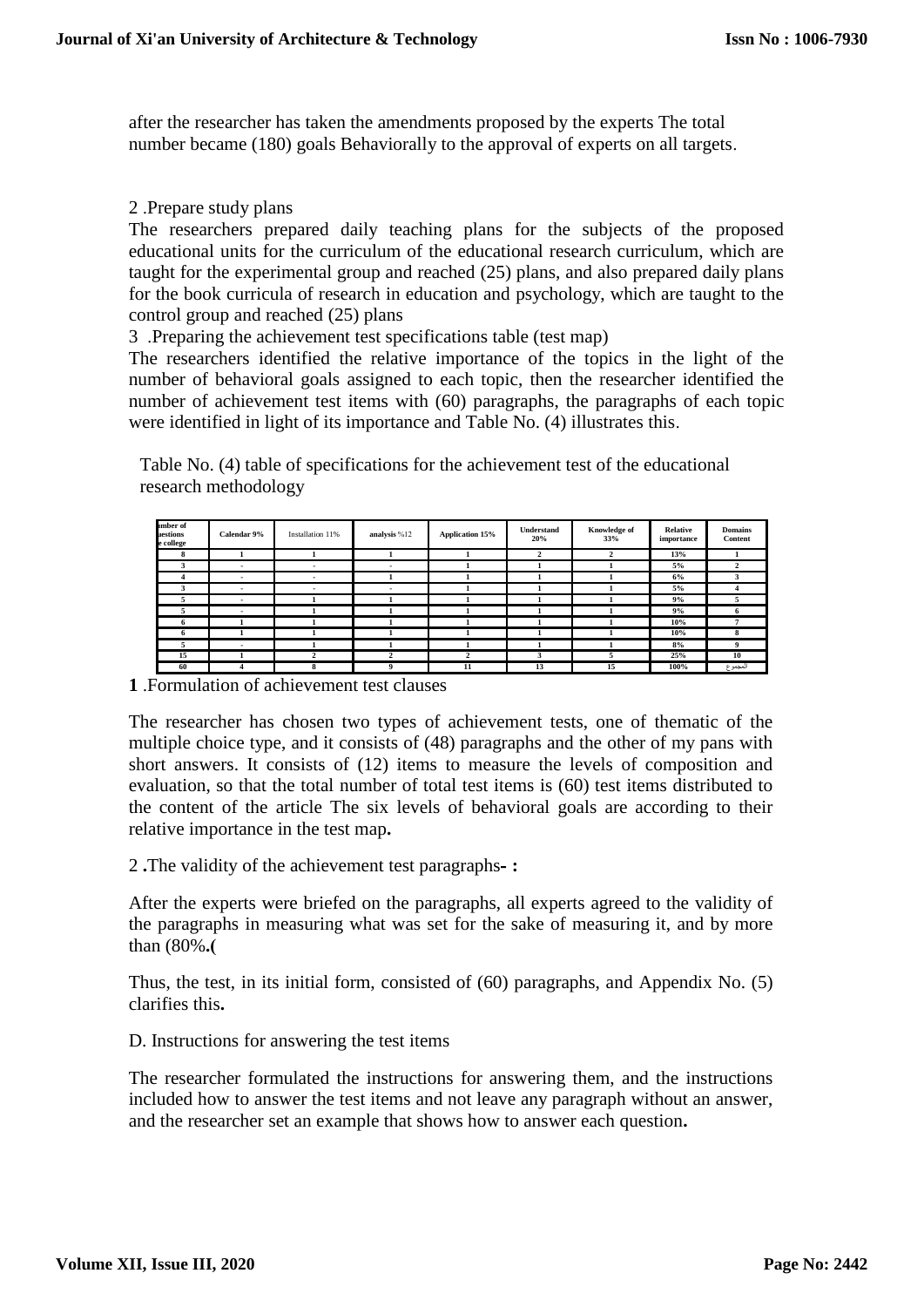## E. Exploratory experience**- :**

The aim of the exploratory experiment is to know the clarity of the test instructions and its paragraphs and reveal aspects of weakness in it, in terms of formulation and content and the appropriateness of the alternatives to the answer, and the time taken to answer the test and to verify that the test was applied to a sample of students from the College of Basic Education at the University of Babylon / Department of Mathematics based on (30) male and female students from the third grade were randomly chosen, and the results of the exploratory experiment resulted in clarity of the paragraphs and test instructions, while the time taken ranged between (65-80) minutes, with an average time of (75) minutes and after completing these procedures the test became Ready to apply p Z sample statistical analysis**.**

Statistical analysis of the test items**:**

For the purpose of analyzing the paragraphs statistically, the researcher applied the test tool to a sample of (100) male and female students randomly chosen from the sections (Arabic, English, and Geography), and the statistical analysis procedures included determining the level of test difficulty and its discriminatory strength for all the test paragraphs and the effectiveness of incorrect alternatives with respect to paragraphs Multiple choice**.**

1 **.**Paragraph difficulty factor

The difficulty of each paragraph was calculated using the difficulty equation (\*) and it was found that it ranged between (30.0 - 68.0) and Bloom finds that tests are good if the paragraphs are in the level of difficulty between (20.0 - 80.0) (Madus, 1983: 107) According to this criterion, it is clear that all passages have good difficulty**.**

1 **.**Paragraph discrimination coefficient

When calculating the discriminatory power of the test items, the researcher adopted the Abel criterion for a good paragraph whose discriminatory strength is 30.0 or more, and after calculating the discriminatory power of the test items, it was found that they ranged between (30.0 - 65.0) which are good discrimination factors, and Table No. (7) He explains it**.**

Eble, 1972: (399)

2 **.**The effectiveness of wrong alternatives

To calculate the coefficient of the effectiveness of the wrong alternative for each of the achievement test items for a multiple choice of (48) items, the researcher used the discrimination equation, whereas the criteria that the researcher relied on to exclude the alternative is when the effectiveness factor of the alternative is positive or zero

Validity of the test**:**

1. Validate the content

To verify this honesty, the researcher prepared a table of specifications in the light of which he determined the content elements or topics that should be represented by the test and the educational goals that are intended to be tested, and determine the relative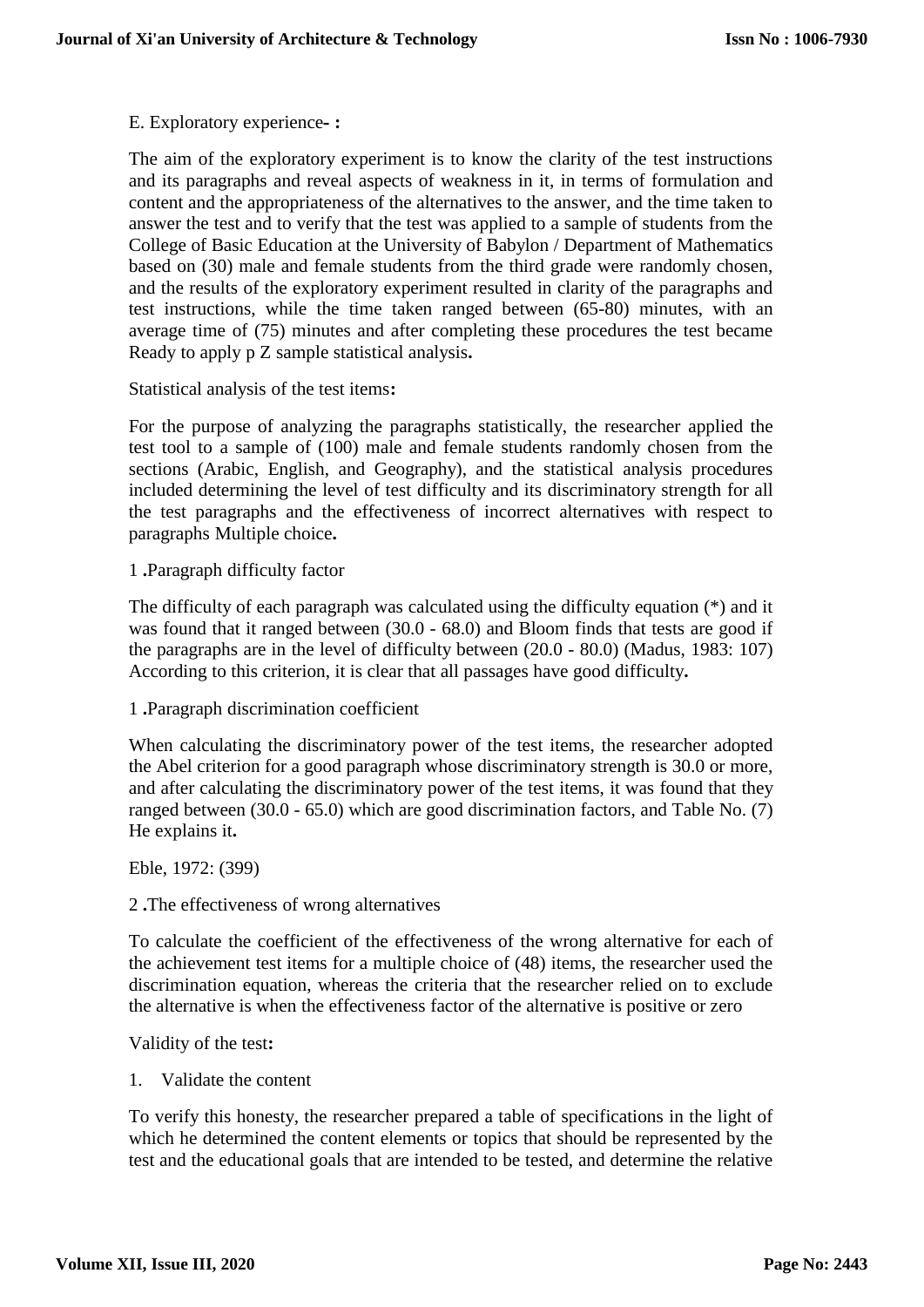weights of each content topic, and according to these procedures enables the researcher to verify the authenticity of the content of the current research tool**.**

## 2 **.**Virtual honesty

This type of honesty was achieved when the researcher presented the test items to a number of experts to assess their validity**.**

#### 3 **.**The sincerity of the construction

To verify this type of honesty, the researcher relied on the differential strength index and the difficulty factor of the paragraphs for the test items by retaining the paragraphs that have a distinctive force and acceptable difficulty, and excluding the weak paragraphs**.**

#### Test stability**:**

To extract consistency in this way, the researcher applied the fakronach equation to the scores of the sample individuals of (100) students, so the value of the test stability factor (83.0) was a good stability factor**.**

#### Executing the experiment**:**

After preparing the study requirements and preparing their tools, the researcher started the actual application of the experiment in the first semester on (1/10/2018) and ended on (27/12/2018)**.**

#### Statistical means**:**

To process data, the researchers used the Statistical Package for Social Sciences (spss) in data processing**.**

the fourth chapter

View and discuss the results

First: Presenting and discussing the results**:**

The research objectives were verified in light of the following hypotheses**:**

**)**There are no statistically significant differences at the level of significance (0.05) between the average scores of the members of the experimental group who studied the educational research methodology using educational units proposed using cognitive maps, and the average levels of achievement of the members of the control group who studied in the usual way in the post achievement test and to verify this The hypothesis used the T-test for two independent samples (test T), and it appeared that the mean of the experimental group scores has reached (45.5000) and the standard deviation (10.162), while the mean of the control group scores (32.525) and the standard deviation (12.251) and the The calculated T value (5.155) is greater than the tabular value of (2) at the significance level (0.05**(.**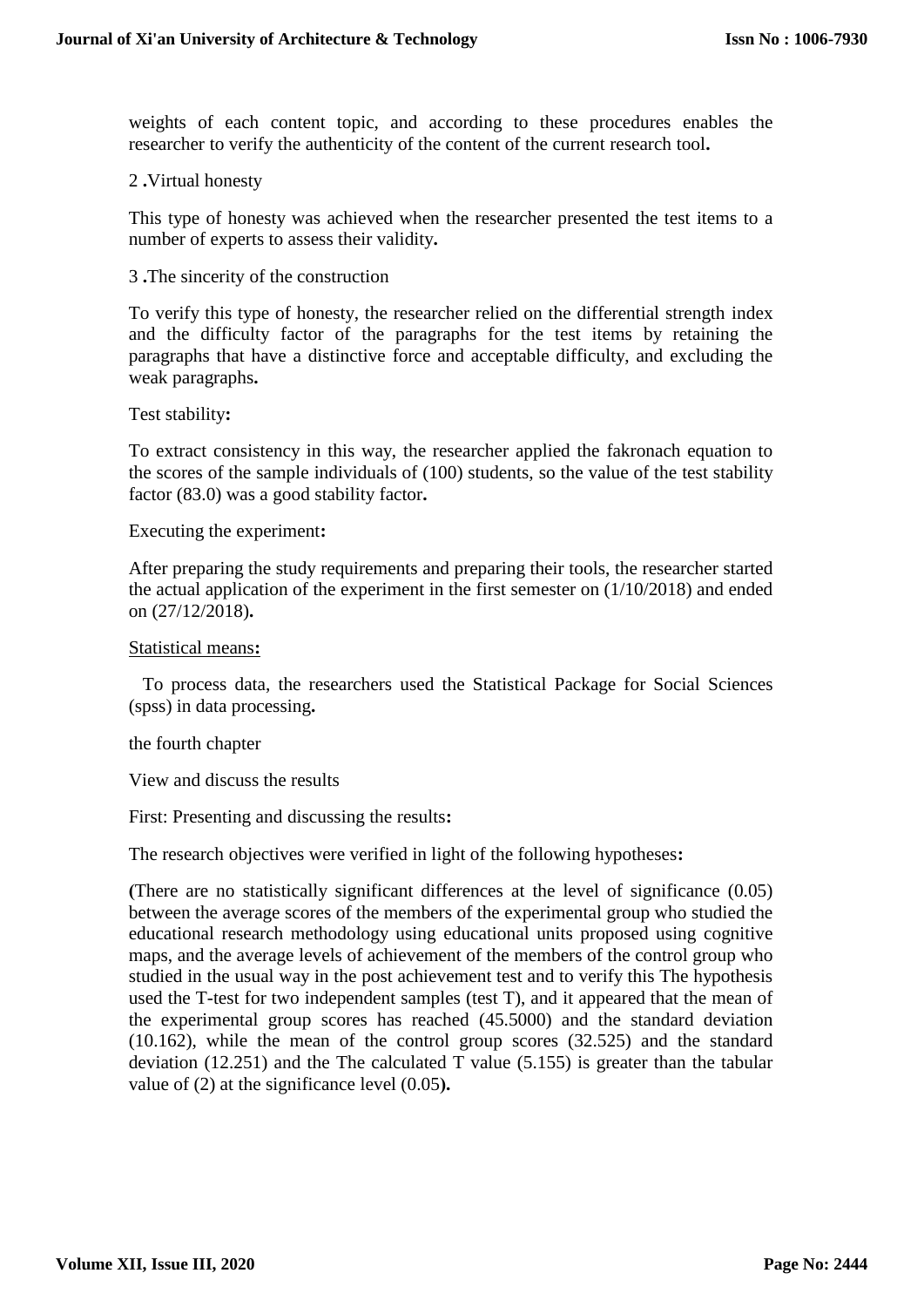Table (5) arithmetic mean, standard deviation, variance, and positive value (calculated and tabulated) for students of the two research groups in the achievement test

| <b>Significance level of difference</b> | <b>Tabular value</b> | <b>Calculated</b> | Degree of freedom | standard deviation | <b>SMA</b> | the sample | the group    |
|-----------------------------------------|----------------------|-------------------|-------------------|--------------------|------------|------------|--------------|
|                                         |                      |                   |                   | 10.162             | 45.500     | 40         | Experimental |
| The difference is D at 0.01             | п.<br>∠              | 5.155             | 78                | 12.251             | 32.525     | 40         |              |

Thus, the null hypothesis is rejected and the alternative hypothesis is accepted. The hypothesis that states that there are statistically significant differences is found at the level of significance (0.05) between the average scores of the members of the experimental group who studied the educational research methodology using educational units proposed using cognitive maps, and the average degrees of achievement of the control group members who They studied the usual way in the .post achievement test

The value of the effect size using the ETA squared on the achievement test ((0.504)), which is a large and appropriate value, and indicates that a large percentage of the differences are due to the independent variable in achievement and in favor of the .experimental group

Second: Interpreting and discussing the results

:From the results of the research, it can be explained by the following

-1The effectiveness of the proposed educational units for the educational research methodology using the use of knowledge maps, and this is evident through the high levels of achievement tests and the post test, and thus the experimental group that studied the educational units by using knowledge maps outperformed the control group that studied the educational research curriculum material, and this result was for the enjoyment of educational units It has several characteristics represented by clarity, ease of implementation and acceptance by students, their interests and capabilities, and their training in planning, working, group learning and cooperation between them during the learning process. This was in agreement with the opinion of  $(Al\text{-}Shafi'i$  and others 2003: 308) and  $(Al\text{-}Ruwadiya 2001: 388).$ 

-2The proposed units contributed to the development of the scientific and cognitive aspect and the provision of comprehensive and integrated information about the educational research methodology subject to the experimental group due to the existence of several characteristics of the study units which are clarity, ease of implementation and acceptance by students and their interest in the integration of aspects of knowledge and components of the part and its focus on the learner activity and taking into account the tendencies and interests and capabilities and training them To plan, work, group learn and collaborate during the learning process. This is consistent with the opinion of (Al-Shafi'i et al. 2003: 308.)

Three - Conclusions, recommendations and proposals

Conclusions:

In light of the current research results, I conclude the following:

- 1. That the use of knowledge maps that depend on the activation of brain functions helped raise the level of students 'achievement in the educational research methodology and raise the level of interest and eagerness to study the proposed vocabulary of the educational research methodology (during the experiment.(
- 2. The proposed educational units for the vocabulary of the educational research methodology and knowledge mapping strategy require educational aids and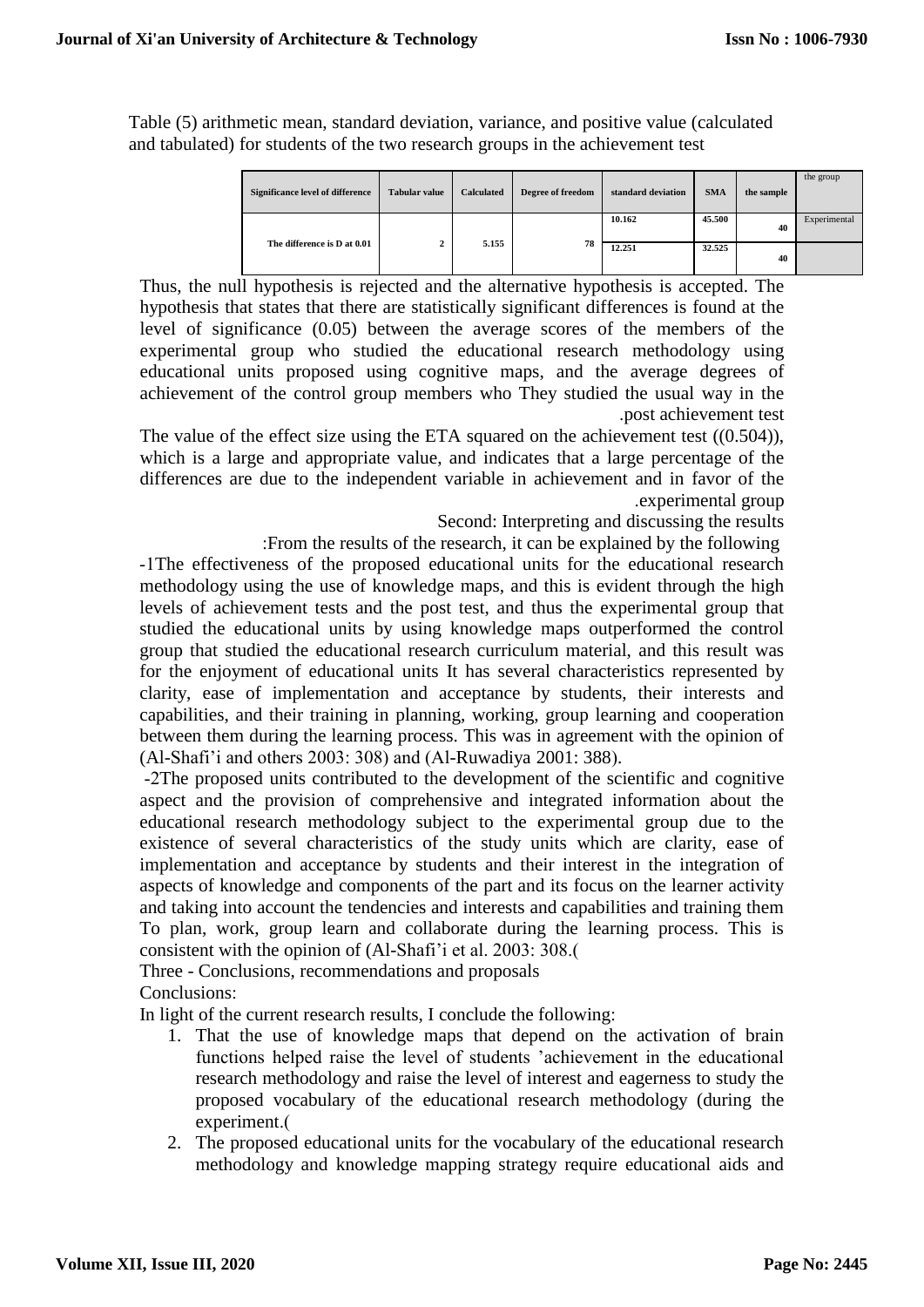means and experience and its competence with the teaching staff more than traditional strategies and methods.

Recommendations

According to the results of the research, I recommend the following:

1- Approving the proposed educational units using knowledge maps of the curriculum of educational research curriculum to be taught in the colleges of basic education.

## **The proposals**

- 2- At the end of the current research, include the following proposals:
- 1- Building suggested educational units for educational research methodology using one of the types of cognitive maps (mental, mental). At the Basic College / University of Babylon
- 2- Building a unit reference for the educational research curriculum subject in the basic education colleges
- 3- Study the effectiveness of cognitive maps in the achievement of students of the College of Basic Education in the subject of mental health.

**Sources** 

 .1Obaidat, Touqan and Abu Al-Semaid Suhaila. (2007). Teaching Strategies in the Twenty-first Century, The Educational Teacher's Guide, 1st Floor, Dar Al-Fikr Amman, Jordan.

 .2Abu Hawij, Marwan. (2000). Contemporary educational curricula, the basics, curriculum problems, development and modernization, 1st floor, International Scientific House and Culture House for Publishing and Distribution, Amman, Jordan.

 .3Abu Zina, Farid Kamel. (2002). Fundamentals of Measurement and Evaluation, 1st Floor, Al Falah Library, Kuwait

 .4Jamel, Abd al-Rahman Abd al-Salam. (2000). General Teaching Methods and Teaching Execution Skills and Planning, Dar Al-Manhajj Publishing and Distribution, 4th Edition, Amman, Jordan.

 .5Hamida Imam Mukhtar et al. (1998). Curriculum Organization and Development, Dar Zahraa Al Sharq, Cairo, Egypt.

 .6The resourceful, Muhammad Mahmoud. (1999). Educational design theory and practice, presented by Muhammad Zebian Azawi, 1st floor, Dar Al Masirah for Publishing, Distribution and Printing, Katameya, Katame, Naifeh (2001): Teaching thinking for the basic stage, 1st edition, Dar Al Fikr for printing, publishing and distribution, Amman.

 .7Al-Khayyat, Abdul Karim Abdullah and Al-Hawli, Ali Ismail. (2003). Aspects of complementarity between the concepts of the social studies curriculum and the content of the curricula of the first intermediate class materials in the State of Kuwait, Journal of the College of Education, United Arab Emirates University, eighteenth year, 20

 .8Al-Douri,, and Wissal Mohammed Jaber. (2003): The effectiveness of a cognitive behavioral therapy program in mental health for students and gifted, "Unpublished PhD thesis, College of Education - Ibn Rushd, University of Baghdad.

 .9Al-Rifai, Najeeb. (2006): Study skills, 6th edition, consulting and training skills, Kuwait

 .10Al-Rawdhaya, Saleh Mohammed. (2001): "The effect of using the Mauricion method (units) in the achievement of seventh-grade students in Jordan and their